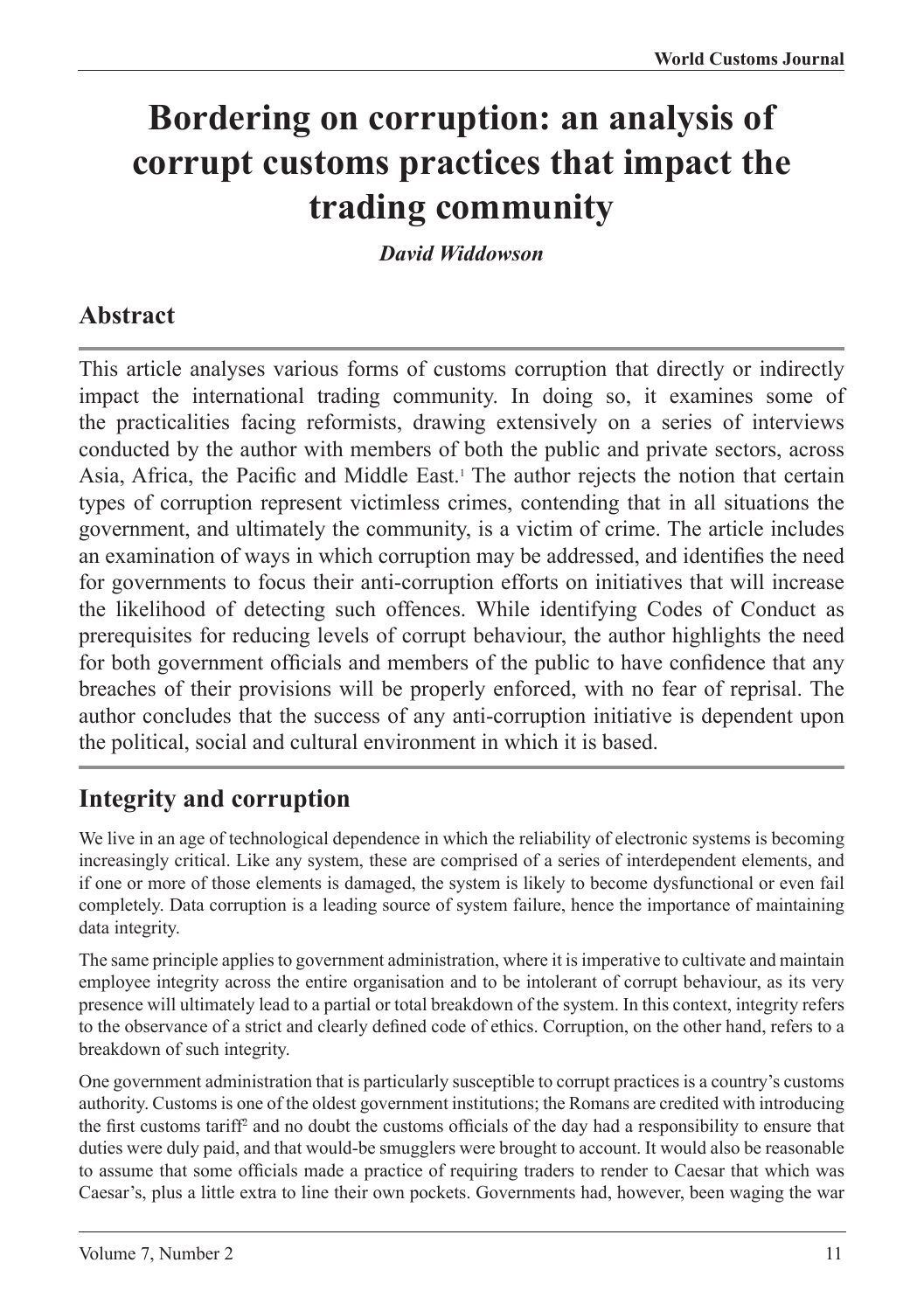on corruption long before the days of the Roman Empire. For example, one of the concerns addressed in the Code of Hammurabi, one of the world's oldest known legal codes which dates from about 1780 BC, is the corrupt administration of justice (Asakura 2002).

Customs' susceptibility to corruption is recognised by the World Customs Organization (WCO), the European-based organisation that currently represents 179 of the world's customs administrations.3 The WCO recognises that, 'the fight against corruption, the safeguarding of integrity and the enhancement of good governance measures are critical to a modern, effective and efficient Customs administration' (WCO 2012, p. 1), and having identified integrity as one of its priorities, the organisation has expressed a commitment to help its members combat corruption.4 To this end, the organisation has published its Revised Integrity Development Guide (Integrity Guide) (WCO 2012) to provide member administrations with a practical framework to identify and address their integrity development needs.

One of the initial matters addressed in the Integrity Guide is Customs' susceptibility to corruption resulting from the monopoly power that Customs holds over the private sector. Let's face it, if you're not satisfied with the level of service provided by your freight forwarder, you can take your business elsewhere. But there's only one customs administration, which puts it in a very powerful position – and if you don't comply with its requirements, however unreasonable, you won't be taking delivery of your goods.

# **Forms of corruption**

The principal focus of this paper is customs corruption that directly or indirectly impacts the international trading community. Other forms of corruption include practices such as cronyism, nepotism, the misuse of authority or government resources for personal gain, acceptance of bribes in return for awarding government contracts, and circumstances in which officials attempt to pervert the course of justice; for example, by impairing government investigations or prosecutions.

According to Yang, there are essentially two forms of customs corruption. 'The first is simply theft of government resources. A corrupt customs bureaucracy may turn over to the government treasury only a fraction of monies collected from importers, simultaneously falsifying import documentation to mask the revenue theft. The second form of corruption is the extraction of bribes from importers' (Yang 2006, p. 516). The focus of this paper is the latter, although it should be noted that the two forms of corruption are not mutually exclusive. A hybrid situation is an official's acceptance of a bribe in return for facilitating a fraudulent transaction involving, for example, the undervaluation, misclassification or misdescription of an import consignment. In pure revenue terms, the result may be regarded as one of win/win/lose, since the official receives a bribe and the trader's tax payment is reduced, while the government is deprived of revenue.

Yang's second form of corruption includes more prevalent situations such as the acceptance of a bribe in return for speedier clearance of cargo or priority processing of applications for licences and rulings. Such payments, which are variously known as 'tea money', 'facilitation fees', 'speed money', 'informal payments', 'bakshish' and the like, are very common and are often openly discussed at both the national and international level. Throughout the World Bank's 'Doing Business' report, for example, can be found references such as 'There is no official fee; however, an informal fee must be paid to facilitate the application', and 'Although there is no official fee, there may an unofficial administrative fee that depends on negotiation'.<sup>5</sup> Again, considering this situation solely in revenue terms, the outcome may be seen as win/win/neutral. The official receives a bribe, the trader avoids costs associated with delayed delivery or authorisation, and the government receives the duty that is due and payable. Some may describe these as victimless crimes, but crimes nonetheless, as they represent an abuse of process for the purpose of personal gain.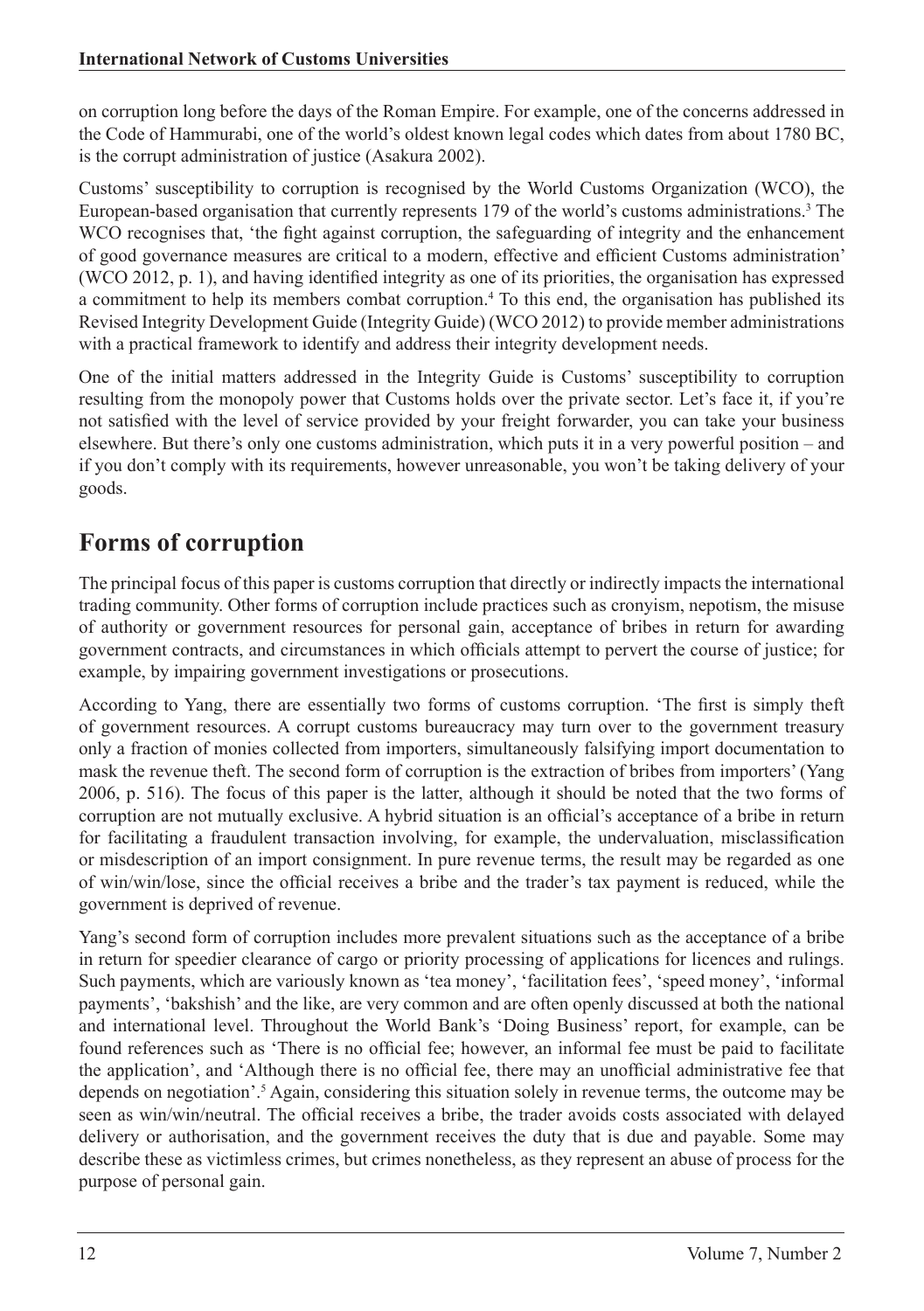A further example is the acceptance of bribes in return for the facilitation of unlawful activities such as trafficking in illicit drugs or weapons. This may involve active facilitation, for example, authorising the clearance of consignments, or passive facilitation such as 'turning a blind eye'. The supply of information to those who do not have a right of access also falls into this category, including the leaking of commercially or politically sensitive information.

In all cases, the corrupt activity may be initiated by a customs official or another party. The catalyst in the 'facilitation' scenario may, for example, be either a request from a trader: 'I need it urgently, and here's something for your trouble', or an official: 'Your consignment isn't scheduled to be cleared until next week, but for a small consideration I could speed up the process'. Similarly, either party may approach the other with the proposition: 'If we reduce the declared value, we could split the savings in duty'. Collusion of this nature is quite common in some economies where such practices have become an accepted way of doing business, and even those who oppose the practice are aware of its existence and, more importantly, the fact that no action is likely to be taken against those concerned.

Regardless of the form of corruption, the initiator, or the type of activity involved, it is contended that in all such situations the government, and ultimately the community, is a victim of crime. As the United Nations Office on Drugs and Crime (UNODC) observes, corruption should not be regarded as a victimless crime, as in many cases the victim is the general public interest (UNODC 2002, p. 183). Even in the case of cargo 'facilitation', such behaviour represents an abuse of official power which in turn threatens community confidence and trust in public institutions. It also provides selective members of the trading community with an unfair competitive advantage over others, and fails to uphold the law for the general good of society. Furthermore, the existence of systematic corruption in an economy acts as a major deterrent to inwards investment.6

# **Addressing corruption**

In order to identify ways of effectively combating corruption, it is firstly necessary to consider the motivations of those involved. Apart from the obvious motivators of greed and personal gain, a key determinant in deciding whether or not to engage in corrupt behaviour is the associated risk, and here two critical factors are the likelihood and consequences of being detected. In this regard, the consequences of being detected are directly related to the sanctions associated with the particular offence, while the likelihood of being detected covers a far broader range of considerations.

First and foremost the act in question must represent an offence in the context of the relevant legislative framework, which requires governments to ensure that appropriate provisions are included in their national legislation in conformity with the various international conventions to which they are a signatory. In this regard, Article 15 of the United Nations Convention Against Corruption (UNCAC), which relates to the bribery of national public officials, states:

Each State Party shall adopt such legislative and other measures as may be necessary to establish as criminal offences, when committed intentionally:

(a) The promise, offering or giving, to a public official, directly or indirectly, of an undue advantage, for the official himself or herself or another person or entity, in order that the official act or refrain from acting in the exercise of his or her official duties;

(b) The solicitation or acceptance by a public official, directly or indirectly, of an undue advantage, for the official himself or herself or another person or entity, in order that the official act or refrain from acting in the exercise of his or her official duties (UNCAC 2004).

UNCAC Article 16 extends the above requirements to situations relating to bribery of foreign public officials and officials of public international organisations.7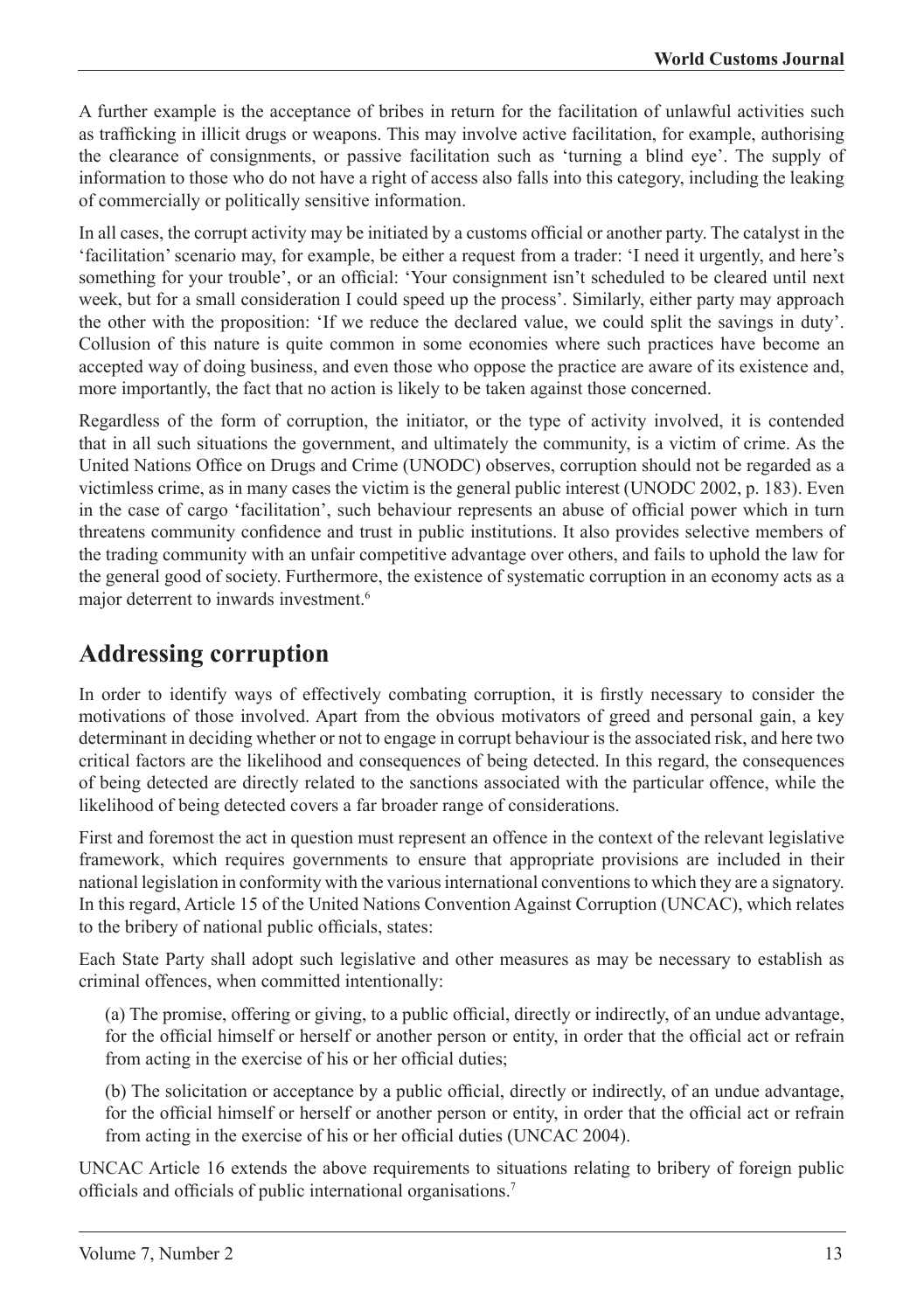Second, the sanction associated with a particular offence should be set at a level that is likely to act as an effective deterrent. In this regard, UNCAC Article 30 states, 'Each State Party shall make the commission of an offence established in accordance with this Convention liable to sanctions that take into account the gravity of that offence' (UNCAC 2004), or in the words of W.S. Gilbert, 'let the punishment fit the crime'.<sup>8</sup>

The UNCAC provisions also include a requirement that the tax deductibility of expenses that constitute bribes be disallowed.<sup>9</sup> Interestingly, this 'indirect' penalty often has more of an influence on corporate behaviour than the more significant criminal penalties associated with bribery of an official, and in some countries third party intermediary industries have emerged to circumvent this provision. Under these arrangements, a local company is engaged to deal with Customs on behalf of the importer. The importer pays the company an amount that is equivalent to the duty payable, the customs 'facilitation fee' and the company's commission for services rendered, and the company duly issues a receipt which the importer uses for taxation purposes.<sup>10</sup> This mode of operation is consistent with the findings of Friedman, Johnson, Kaufmann and Zoido-Lobaton who conclude that entrepreneurs tend to adopt unlawful practices 'not to avoid official taxes but to reduce the burden of bureaucracy and corruption' (Friedman et al. 2000, p. 459).

This example is reflective of the fact that, despite the existence of legal sanctions, some individuals will not be deterred from engaging in corrupt practices if they believe that the probability of being detected is sufficiently low. This is most clearly demonstrated by those who commit offences which carry the death penalty. For this reason, it is necessary for governments to focus their anti-corruption efforts on initiatives that will increase the likelihood of detecting such offences, which may require a rethink of its customs authority's regulatory framework, governance arrangements, systems, procedures, organisational culture and enforcement capability.

#### **Automation**

Removing specific opportunities for corrupt activities is a common strategy employed by many countries, and one that is particularly prevalent is the automation of systems. Indeed, such initiatives are widespread among the numerous reform and modernisation programs aimed at reducing the incidence of corruption within customs administrations. In this regard, the Revised Arusha Declaration (WCO 1993), the WCO's Declaration on good governance and integrity in Customs, identifies automation of customs procedures as an important means of improving the efficiency and effectiveness of customs operations, as well as removing opportunities for corruption.

The automation of systems and procedures also serves to increase the likelihood of such practices being detected. It introduces a high level of transparency into key aspects of customs operations and decisionmaking, and also provides the administration and other government entities with an effective audit trail for later monitoring and review of administrative decisions and the exercise of official discretion.

The WCO emphasises the need for systems to be designed in such a way as to 'ensure that the most vulnerable points in the manual system are not replicated and that the new system does not simply shift the point of corruption to a part of the process that is not being automated' (WCO 2012, p. 20). That is, however, not as easily achieved as it may sound. Like many initiatives that reduce the opportunity for corrupt activity, $11$  the end result of closing one loophole is often the emergence of another. Take automated clearance of import consignments as an example. In some countries it is not uncommon for an importer to pay the duty and receive the relevant clearance but still have a need to negotiate with the customs officer at the cargo terminal before taking delivery of the goods. Some administrations have sought to address this by sending the notification of customs release directly to the Container Terminal Operator (CTO) or freight forwarder.12 However, even this practice can have the effect of shifting the way in which the bribe is procured, and customs officials are often there to take their cut.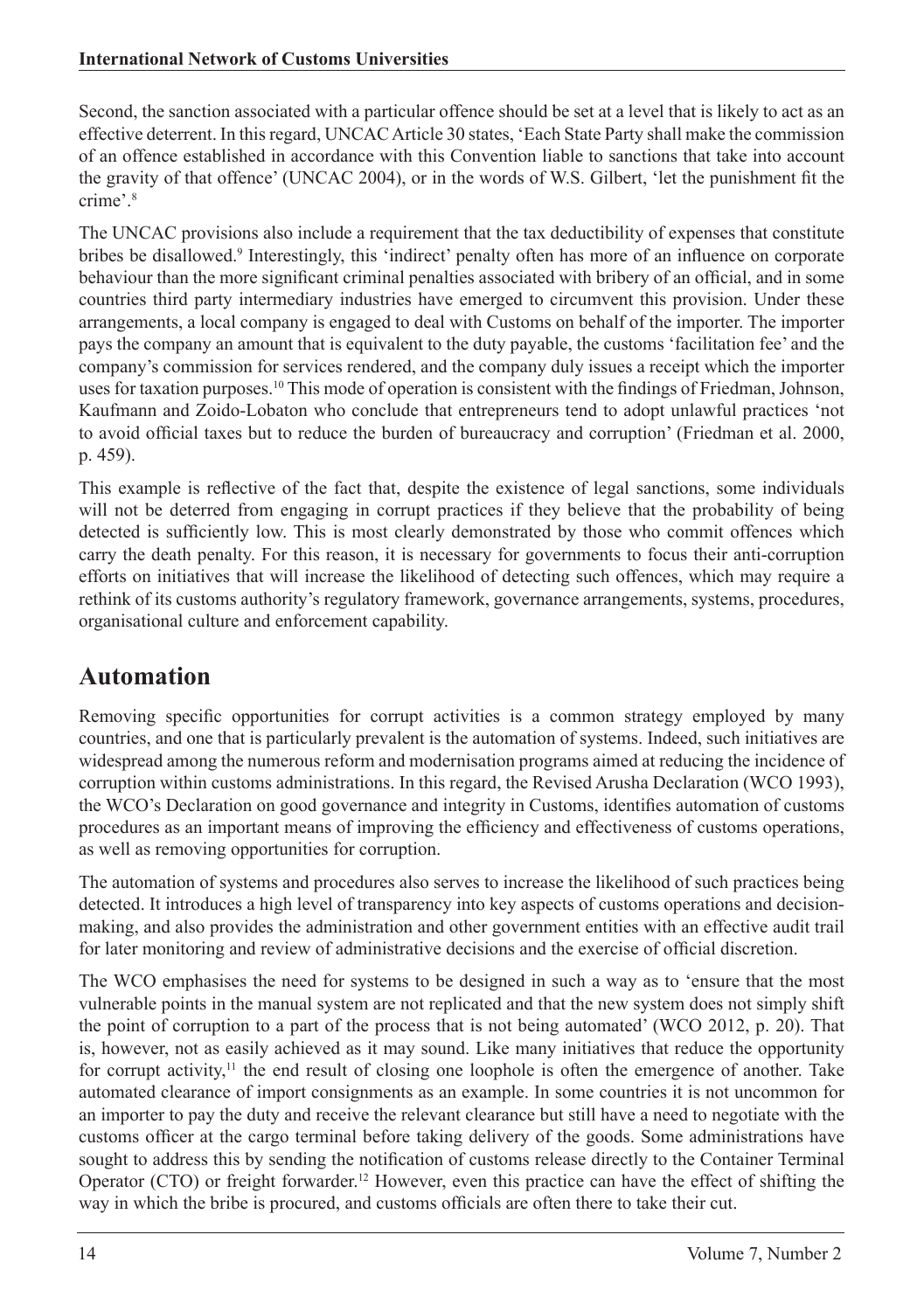Such collusion with service providers is commonplace. One administration that comes to mind was apparently having difficulty implementing its cargo selectivity regime, through which it was seeking to reduce the amount of detained cargo. Upon analysis it was found that the new system was adversely impacting the revenue flow of the local bond operator and to combat this, customs officials were being offered a percentage of the storage fees in return for restoring detained cargo to 'healthier' levels.13 This is certainly one area where automated clearance procedures would have assisted in reducing the practice.

#### **'Outsourcing'**

A more extreme example of measures that seek to remove the opportunity for corrupt practices is the introduction of Pre-Shipment Inspection (PSI) arrangements whereby critical aspects of regulatory control are essentially outsourced to private companies. In their study entitled 'Tariff Evasion and Customs Corruption: Does PSI Help?', Anson, Cadot and Olarreaga (2003) argue that inefficient customs procedures are often leveraged by customs officials who deliberately obstruct clearance procedures in order to extract bribes from the trading community. Their research focuses on a possible correlation between PSI arrangements and tax evasion (the results of which are inconclusive) but not the potential linkage between PSI activity and customs corruption.

Interestingly, a key premise of their research is that 'customs are assumed purely optimistic, which means that … customs maximize bribe and bonus income net of expected sanctions and the disutility of effort' (Anson, Cadot & Olarreaga 2003, p. 14). In addition, the researchers make an implicit assumption about the integrity of PSI employees, as an apparently fundamental inference of their study is the integrity of PSI reports. This cannot be assumed however, as the establishment of PSI arrangements has in some instances simply shifted corrupt practices from government authorities to private inspection companies.<sup>14</sup>

# **Code of Conduct**

In the fight against corruption, the establishment of a comprehensive and clearly articulated code of conduct is widely regarded as one of the most important weapons in the armoury,<sup>15</sup> a key element of which should be a requirement for officers to report any breach of its provisions. According to the WCO, the code of conduct should set out, 'in very practical and unambiguous terms the behaviour expected of all Customs personnel. Penalties for non-compliance should be articulated in the code, calibrated to correspond to the seriousness of the violation and supported by appropriate administrative and legislative provisions'. To be effective, however, officers must have an unequivocal expectation of such matters being dealt with in a professional, impartial manner with no fear of reprisal whatsoever. For this to occur, the customs leadership team must gain the confidence, respect and trust of its employees. If an officer believes that the matter will be swept under the carpet or that there is the slightest possibility of recrimination, the matter will doubtless go unreported. In this context, the WCO offers the following checklist:

- Is prompt action taken against those who fail to meet integrity standards?
- Is effective legislation in place that protects employees who report breaches of integrity?
- To what extent are employees at all levels encouraged to identify and report breaches of integrity?
- Are employees who come forward to report corrupt practices rewarded or victimised?
- Are penalties for corrupt behaviour sufficient to deter inappropriate behaviour?
- Are effective 'whistleblower' procedures in place?<sup>16</sup>

The extent to which the confidence and trust of employees can be gained will depend on the culture of the organisation, which is heavily influenced by its leadership, particularly the perceived integrity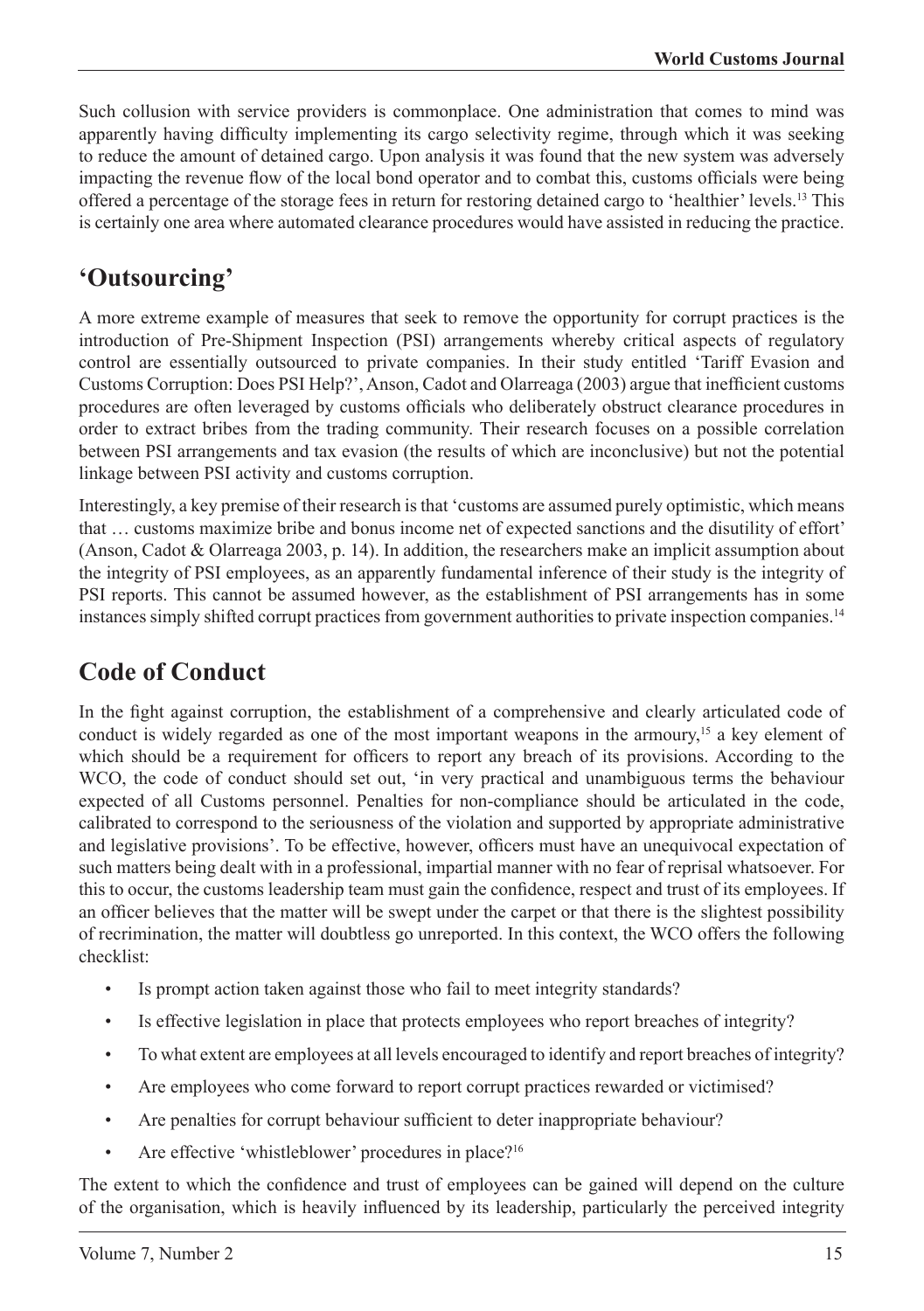and political will of its leadership team. In this context, it is pertinent to note that many countries have had such codes of conduct in place for some time, supported by sanctions for breaches of the code in either customs or broader public sector legislation, and yet corruption remains endemic in many administrations throughout the world. Consequently, regardless of how comprehensive the particular code of conduct may be, it must be clear to all concerned that its provisions are properly monitored and strictly enforced. If not, the likelihood of being punished for engaging in corrupt behaviour remains low.

Similarly, it is necessary to instil the same level of confidence and trust in the private sector, which is generally the subject of comparable code of conduct arrangements in line with provisions of agreements such as the OECD *Convention on Combating Bribery of Foreign Public Officials in International Business Transactions* (OECD 1997). In this regard, the Revised Arusha Declaration suggests that administrations could enter into Memoranda of Understanding with industry bodies to support their anticorruption initiatives. Specifically, the Declaration states:

Client groups should be encouraged to accept an appropriate level of responsibility and accountability for the problem, and the identification and implementation of practical solutions. The establishment of Memoranda of Understanding between Customs and industry bodies can be useful in this regard. Likewise, the development of codes of conduct for the private sector, which clearly set out standards of professional behaviour, can be useful. Penalties associated with engaging in corrupt behaviour must be sufficient to deter client groups from paying bribes or facilitation fees to obtain preferential treatment.<sup>17</sup>

In 2004 such measures were introduced by Dr Sathit Limpongpan, then Director General of the Royal Thai Customs Department, who was known for his high ethical standards. At that time, demands for 'tea money' were highly regulated by the operational staff of his organisation, with some trading companies expected to pay several thousands of dollars a day.<sup>18</sup> Despite the fact that these were particularly large trading companies, the size of the demand reflects the seriousness of the problem. Dr Limpongpan addressed the matter in three ways.

First, he introduced a 'formality service fee' of 200 Baht<sup>19</sup> which was to replace any informal payments. This provided traders with predictability and certainty, and enabled them to obtain an official receipt for all moneys paid to Customs. Second, he established a Customs Transparency Center through which any complaints of corruption were to be investigated; and third, he entered into formal agreements with members of the trading community through which they agreed not to offer bribes to customs officials, and he undertook to investigate any reported instances of corruption. Several hundred companies signed the agreement in what was a very public display of cooperation.<sup>20</sup>

While this initiative was generally well received throughout the trading community, and appeared to make major inroads in the fight against corruption, it was not entirely successful. One particular trader of high value goods indicated that, following the signing ceremonies, the operational customs officials with responsibility for clearing the company's import consignments imposed higher demands than had previously been the case. The trader agreed to pay and chose not to raise the matter formally with the Director General as he lacked confidence in the system.21

In 2005, Chantanusornsiri reported, '... despite the campaign, initiatives to improve internal controls and even the installation of closed-circuit cameras to monitor officials, bribery and corruption continues at clearance points. One auto spare parts exporter said corruption remained "a way of life" to expedite shipments, most notably at Laem Chabang Port, the country's largest port. Even at yesterday's signing ceremony, companies signing up for the anti-corruption initiative insisted that while welcome, the programme was unlikely to lead to major changes any time soon'.

Equally, however, the reform agenda implemented in Thailand had a number of very positive outcomes. For example, Chantanusornsiri further reported that '… initiatives to reduce the discretion of state officials had done much to cut the potential channels for bribes. Reductions in tariff rates and efforts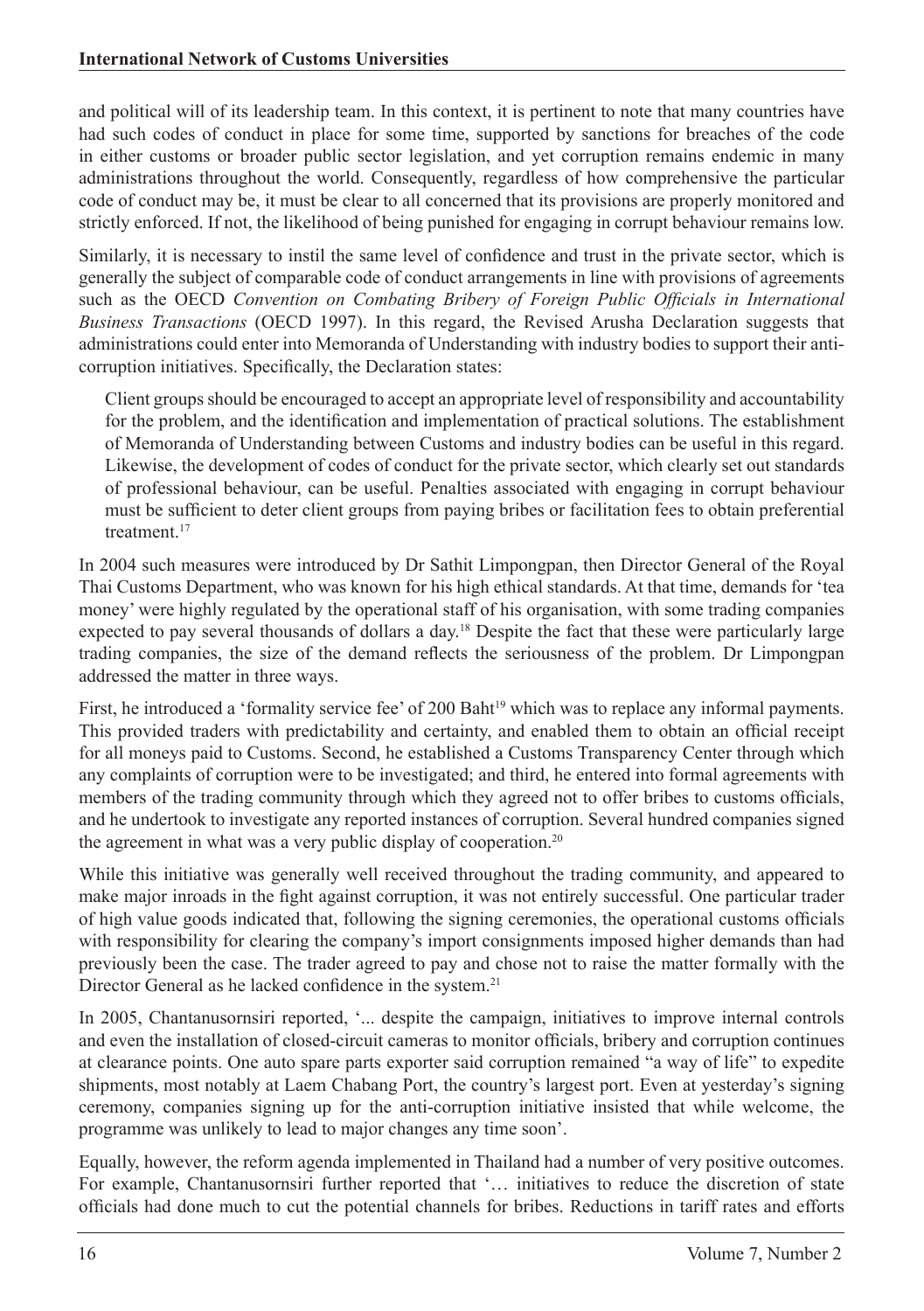to accelerate the clearance process through information technology had eliminated over 90% of the opportunities for officials to request bribes, one importer said' (Chantanusornsiri 2005).

# **Political will**

What the private sector is most concerned about is whether the laws, regulations, procedures and administrative guidelines will in fact be enforced. In the absence of such assurance, demonstrated through tangible results, matters are unlikely to change. As previously noted, the success or otherwise of anti-corruption initiatives relies heavily on the perceived integrity and political will of the customs leadership team. In this regard, the WCO rightly acknowledges that the head of Customs and the executive management team have primary responsibility for corruption prevention, and that 'Customs managers and supervisors should adopt a strong leadership role and accept an appropriate level of responsibility and accountability for maintaining high levels of integrity in all aspects of Customs work'.22 The WCO further notes that 'the administration's integrity and anticorruption strategies can only be successful if they are part of a more general integrity framework that is supported at the highest political level' (WCO 2012, p. 10) and suggests that the Minister should play a role in relation to the integrity performance of the administration.

A few years ago I met with a Customs Minister of a developing country. A number of anti-corruption posters hung on the wall of his office, and we were discussing the 'Stamp out Corruption' campaign which he had recently launched. For effect, he started banging his fist on the desk as he explained his determination to expunge corrupt practices from the customs service. The previous week a senior officer of the administration had been explaining to me the strict formula used by the administration for distributing 'facilitation fees' among the various stakeholders. I therefore wonder how committed this politician was to putting an end to the informal payment arrangements as to do so would have significantly reduced the size of his personal pay packet. Besides, the Director General of that administration was under very clear instructions to ensure that his minister was appropriately taken care of.<sup>23</sup>

A corollary to this situation emerges in those countries in which Customs is continually being pressured by the government to achieve unrealistic revenue targets, the derivation of which is often devoid of any analytical rigour. In one such country an enterprising officer wrote to about 40 companies, advising that the revenue collections were down for the month, and seeking payment of 'their share' of the shortfall. Surprisingly many complied. One trader indicated that, 'the alternative would be an uplift in the value of every consignment until the target is met, so this is a far less painful way of doing business'.24 The practice was known to and condoned by the area manager, whose continuation in the job depended upon his ongoing achievement of revenue targets. Due to system upgrades within the administration, the practice is now impossible to hide.

#### **Public sector salaries**

Some commentators argue that a more fundamental cause of corruption is the inadequacy of public sector wages, particularly in developing economies. For example, in his discussion of strategies to address corruption, Klitgaard (1988) includes the need to review the remuneration levels of officials. Hors (2001), however, concludes that the potential profits that may be gained from corrupt practices are such that remuneration levels are unlikely to influence such behaviour.

The WCO recognises the need to provide customs employees with an adequate salary and other remuneration and conditions to ensure that they are able to maintain a decent standard of living,<sup>25</sup> and in analysing the situation in Cambodia, the United Nations states:

It is widely acknowledged that civil service pay is inadequate. Comparing the average wage to per capita GDP finds that a Cambodian civil servant only makes slightly more than the annual per capita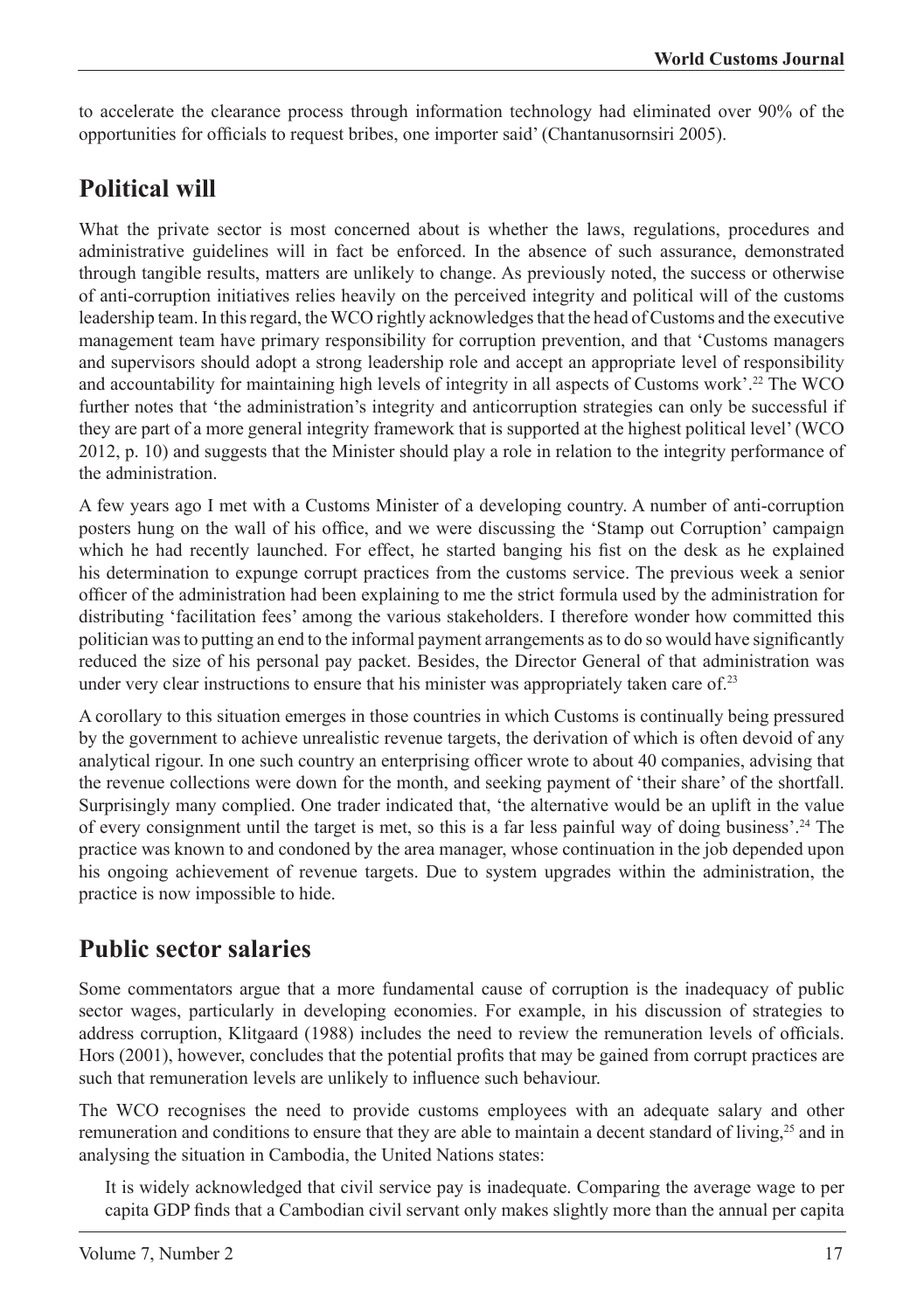GDP. Cambodia's ratio of the average civil service wage to per capita GDP is one of the lowest in the region. Public officials themselves view low salaries as the most important cause of corruption (UNPAN 2004, p. 12).

This topic touches on another important issue. It's quite easy for commentators to sit at their desks and cite such instances of 'corruption'. However, when public sector salaries are below the poverty line, and an officer explains that without 'facilitation fees' they would be unable to feed their family, it puts the matter in a whole new light. Nevertheless, in this field of research there are many grey areas, so commentary on such matters is probably best left to experts in social justice. In one particular country in which public sector wages are extremely low, bribes of up to AUD20,000 are paid to those responsible for staff appointments in an effort to secure a lucrative post, such as manager of a port or airport, where sources of illegal income may be readily obtained. Successful officers devote their efforts to generating as much income as possible during their term in office. During one of my visits to the country, I met with the customs manager of a large airport who proudly displayed a plaque on the wall of his office which showed that he had successfully completed the WCO integrity training course. At that time I was dealing with a major trading company that claimed to have received a demand for a six-figure yearly payment from this officer to ensure against 'possible impediments' to the clearance of consignments.26 Two years later the officer was jailed for corrupt conduct. Sometimes the system works.

# **Conclusions**

The success of any anti-corruption initiative is dependent upon the political, social and cultural environment in which it is based. For example, in many countries of the world, if a government official were to seek a bribe, a member of the business community would have no hesitation in blowing the whistle and bringing the matter to the attention of the authorities. In some countries, however, such an act would be life-threatening, and in this regard Customs is simply a reflection of the broader environment in which it operates.

Nevertheless, while some governments and their officials do no more than pay lip service to these important matters, it is apparent that a number of administrations and individuals within those administrations are doing everything in their power to stamp out corruption and lift the level of integrity of their organisation. The problem, as we have seen, is that if the mindset of their society is such that corrupt practices are regarded as acceptable behaviour, they find themselves fighting a very difficult battle. And for the battle to be won, customs officials and members of the public must have sufficient confidence in the system to voluntarily report corrupt conduct. Until that point is reached, the reform process will be a very slow and painful one. As one member of the private sector put it, 'in cases where the entire system is affected, there is nobody for trade and industry to turn to. While it is fine to talk openly about corruption at the WCO, nobody would take the risk to do so at the local level'.27

I have seen officers ostracised, abused, demoted and lose their positions over the stance they have taken against corrupt practices. Unfortunately, they live in societies that currently provide them with neither political nor moral support. Achieving meaningful reform in such situations may take many years, as a society's attitude to corruption is unlikely to change overnight; and although some commentators may reject the notion, incremental changes are often all that can be reasonably expected, particularly in those societies in which corruption is endemic.

Interestingly, however, social media is proving to be one of the more powerful weapons in the fight against corruption, with the emergence of public 'name and shame' campaigns on mobile and web-based technologies. Like other social revolutions witnessed this century, the power of social media may prove to be the unlikely champion of integrity. As noted by Lindsey (2013), 'That the future of revolutionary movements in globalized societies will involve social media is assured, but the degree to which it will is yet to be determined'.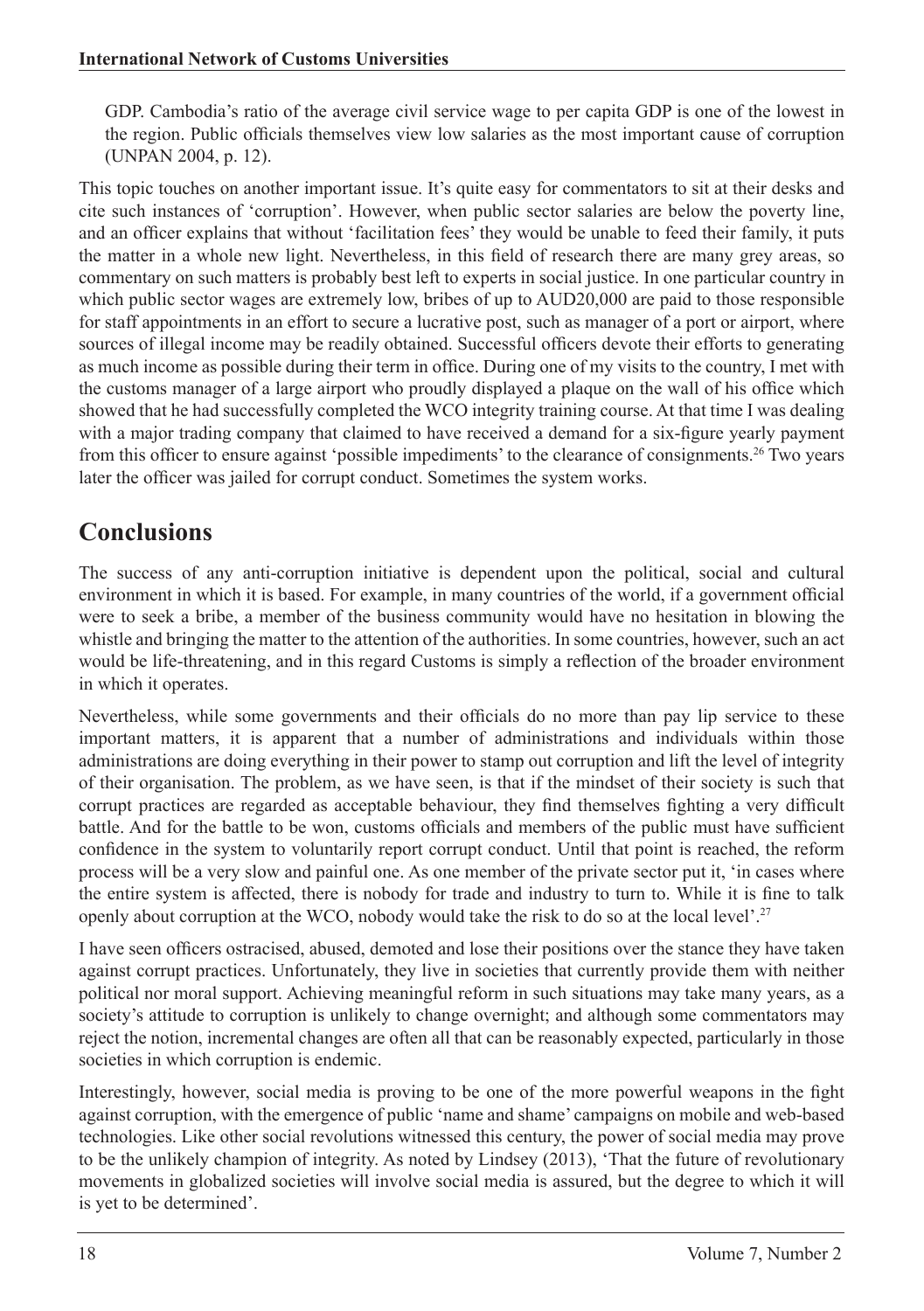#### **References**

- Anson, J, Cadot, O & Olarreaga, M 2003, *Tariff evasion and customs corruption: does PSI help?*, World Bank Policy Research Working Paper, World Bank, Washington, DC.
- Asakura, H 2002, *World history of the customs and tariffs,* World Customs Organization, Brussels.
- Brunelle-Quraishi, O 2011, 'Assessing the relevancy and efficacy of the United Nations Convention Against Corruption: a comparative analysis', *Notre Dame Journal of International & Comparative Law*, vol. 2, no. 1, pp. 101-66.
- Chantanusornsiri, W 2005, 'More firms join anti-graft drive', *Bangkok Post*, 4 February.
- Duncan, R 2009, viewed 15 August 2013, quoted in http://fijilive.com/fijliive-print-story.Fijilive?18725. Fijilive.
- Ferreira, C, Engelschalk, M & Mayville, W 2007, 'The challenge of combatting corruption in customs administrations', in J Campos & S Pradhan (eds), *The many faces of corruption*, World Bank, Washington, DC.
- Friedman, E, Johnson, S, Kaufmann, D & Zoido-Lobaton, P 2000, 'Dodging the grabbing hand: the determinants of unofficial activity in 69 countries', *Journal of Public Economics,* vol. 76, no. 3, pp. 459-93.
- Hors, I 2001, *Fighting corruption in customs administration: what can we learn from recent experiences?*, Technical Paper No. 175, OECD, Paris.
- Klitgaard, R 1988, *Controlling corruption*, University of California Press, Berkeley.
- Lindsey, R 2013, 'What the Arab Spring tells us about the future of social media in revolutionary movements', *Small Wars Journal*, viewed 14 October 2013, http://smallwarsjournal.com/jrnl/art/ what-the-arab-spring-tells-us-about-the-future-of-social-media-in-revolutionary-movements.
- McLinden, G 2005, 'Integrity in customs', in L De Wolf & J Sokol (eds), *Customs modernization handbook,* World Bank, Washington, DC.
- McLinden, G, Fanta, E, Widdowson, D & Doyle, T (eds) 2011, *Border management modernization*, World Bank, Washington, DC.
- Organisation for Economic Co-operation and Development (OECD) 1997, *Convention on combating bribery of foreign public officials in international business transactions*, www.oecd.org/document/20 /0,3343,en\_2649\_34859\_2017813\_1\_1\_1\_1,00.html.
- Smith, G 1980, *Something to declare*, George G Harrap Co., London.
- Thai Customs 2005, *The 3rd signing ceremony of 'Transparency-Unity Program'*, viewed 21 July 2013, www2.customs.go.th/Customs-Eng/OpenFile.jsp?docId=N00022.
- United Nations Office on Drugs & Crime (UNODC) 2002, *U.N. Anti-corruption toolkit*, Version 4, viewed 12 August 2013, www.unodc.org/pdf/crime/toolkit/f5.pdf.
- United Nations Office on Drugs & Crime (UNODC) 2003, *United Nations Convention against corruption* [UNCAC], www.unodc.org/documents/treaties/UNCAC/Publications/Convention/08-50026\_E.pdf.
- United Nations Public Administration Network (UNPAN) 2004, *Kingdom of Cambodia: public administration country profile*, UN Public Administration Programme, Division for Public Administration and Development Management (DPADM), Department of Economic and Social Affairs (DESA), United Nations, New York.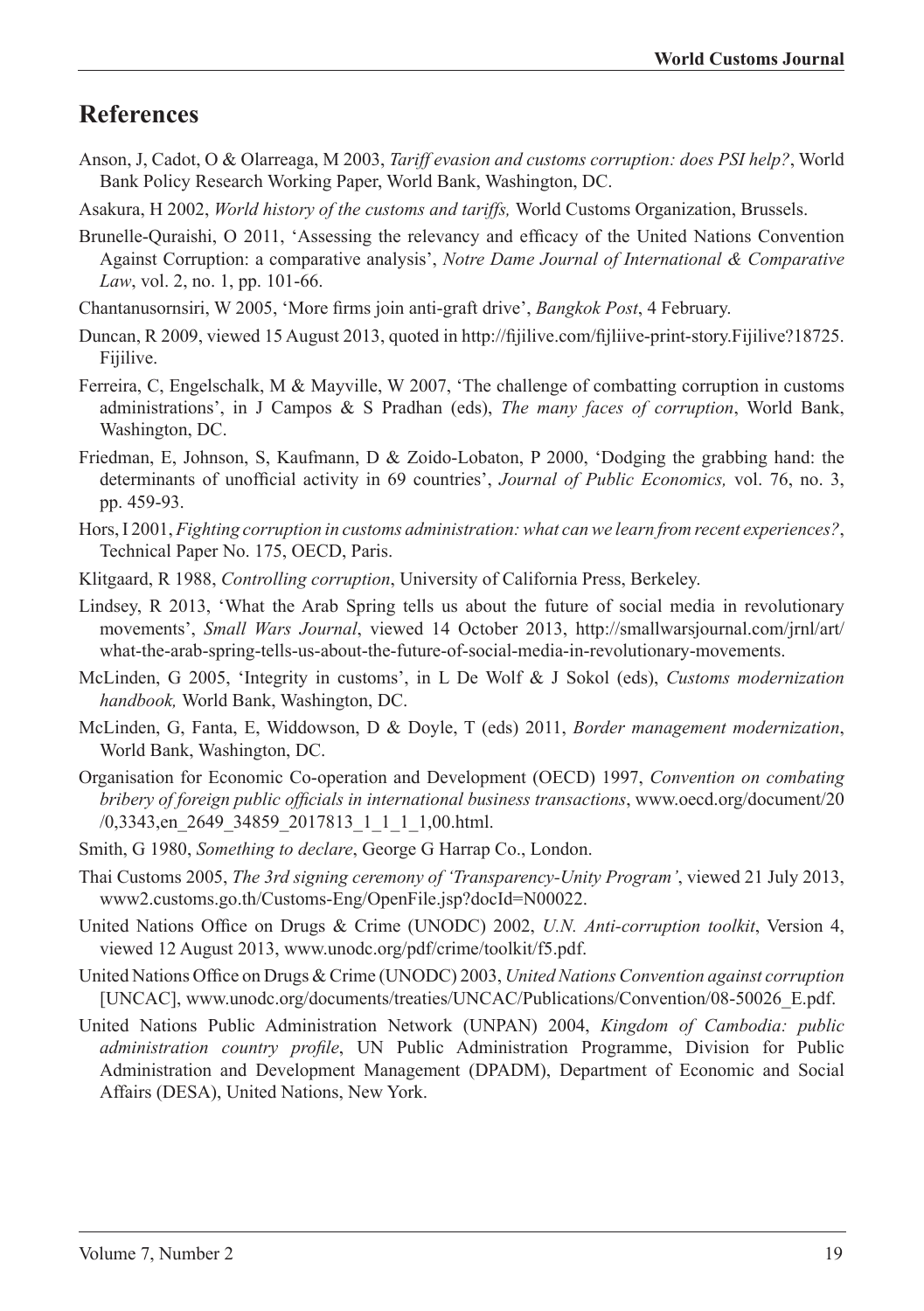- World Bank 2013, *Doing Business 2013: smarter regulations for small and medium-size enterprises*, World Bank, Washington, DC.
- World Customs Organization (WCO) 1993, *The Revised Arusha Declaration*, WCO, Brussels.
- World Customs Organization (WCO) 2012, *Revised integrity development guide*, WCO, Brussels.
- World Customs Organization (WCO) 2013, *Presentation of the integrity development guide*, WCO Document No. HI0053E1a, Capacity Building Directorate, WCO, Brussels.
- Yang, D 2006, 'The economics of anti-corruption: lessons from a widespread customs reform', in S Rose-Ackerman (ed.), *International handbook on the economics of corruption*, Edward Elgar, Cheltenham, pp. 512-45.

#### **Notes**

- Only those cases that are in the public domain are cited.
- See Smith 1980 and Asakura 2002.
- www.wcoomd.org/en/about-us/what-is-the-wco.aspx, viewed 26 September 2013.
- See, for example, WCO 2013.
- See, for example, the section on Dealing with Construction Permits in Cambodia.
- See, for example, Hors 2001.
- The OECD (1997) Convention on Combating Bribery of Foreign Public Officials in International Business Transactions also provides a legally binding international framework to combat bribery of foreign public officials.
- W.S. Gilbert, author of the *Mikado*.
- UNCAC Article 12, Paragraph 4.
- Author's personal communication with customs officials and company representatives.
- Ferreira, Engelschalk & Mayville (2007), for example, note that automation reduces face-to-face contact.
- An arrangement of this kind was, for example, introduced in the Philippines; see Hors 2001.
- Author's personal communication with customs officials.
- Author's personal communication with customs officials and company representatives.
- See, for example, WCO 2012; McLinden 2005.
- See the Morale and Organisational Culture chapter in the WCO Revised Integrity Development Guide.
- Revised Arusha Declaration, 10. Relationship with the Private Sector.
- Author's personal communication with company representatives.
- See McLinden et al. 2011, p. 208.
- See Thai Customs 2005.
- Author's personal communication with company representatives.
- Revised Arusha Declaration, 1. Leadership and Commitment.
- Author's personal communication with customs officials.
- Author's personal communication with company representatives.
- See the Human Resource Management chapter in the WCO Revised Integrity Development Guide.
- Author's personal communication with customs officials and company representatives.
- Internal note of the WCO's Public Sector Consultative Group.